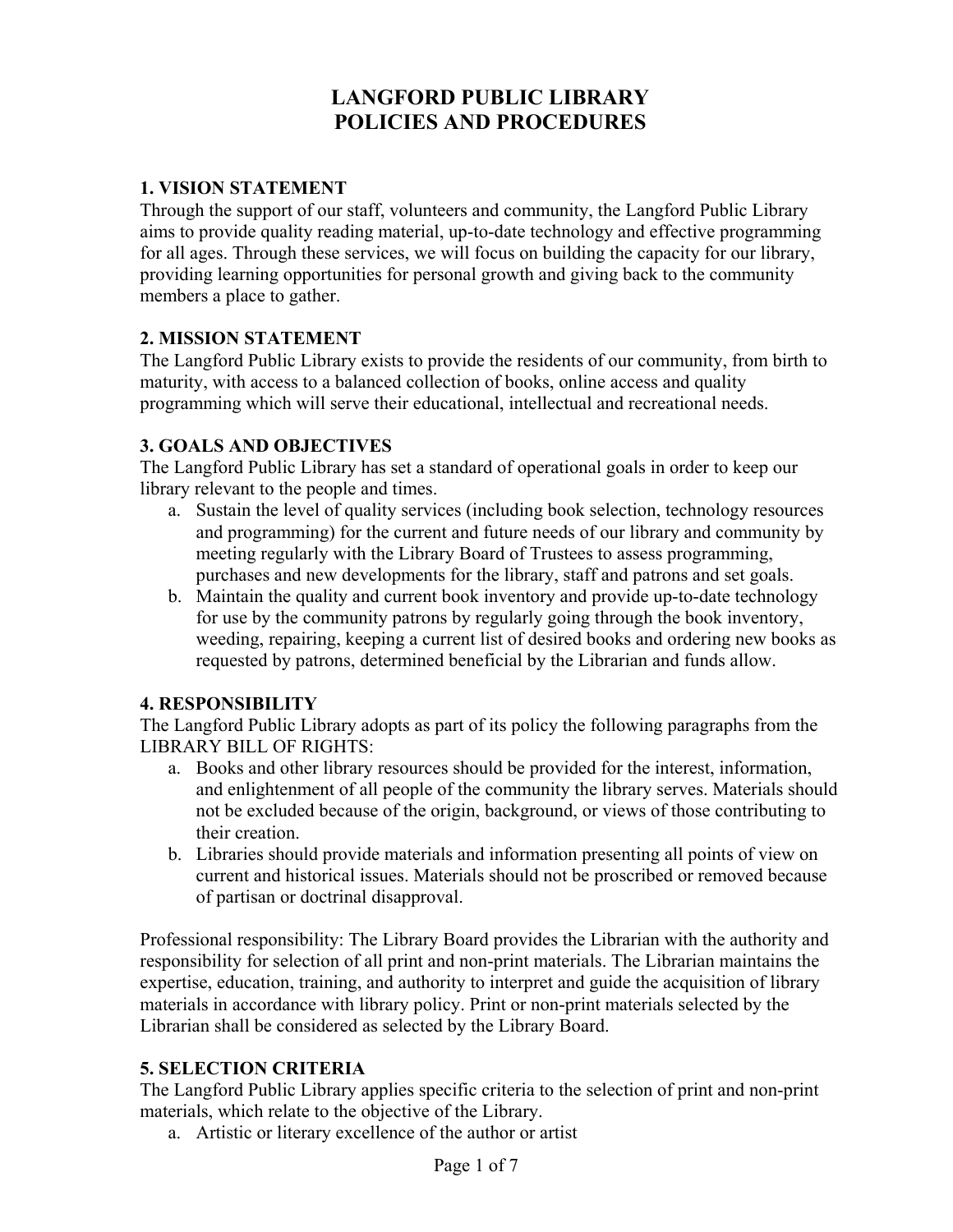- b. Relevance of the subject matter to the collection
- c. Appropriateness to level of user
- d. Authenticity or authority
- e. Interest
- f. Price
- g. Circumstances of use
- h. Timeliness or permanence of the material
- i. Format
- j. Inclusion of professional bibliographies, review journals or other selection aids

# **6. SCOPE OF THE COLLECTION**

Materials will be selected which meet the informational, recreational, research and reference needs of the general public. The library recognizes the purposes and resources of other libraries in the community and shall not needlessly duplicate materials. The Library maintains an interest in local and state history and will strive to acquire print and non-print materials in these areas provided that they are in the public interest. The materials include but are not limited to works about South Dakota and by South Dakota authors and general works relating to South Dakota.

## **7. COLLECTION MAINTENANCE**

In order to maintain relevant resources in print and non-print form, materials may be withdrawn from the collection on the basis of the criteria used for selection. Additional factors may include physical condition, use and relevancy or currency of information. The Librarian shall withdraw materials in an on-going basis from the library collections. The Librarian shall continuously keep the collection relevant but also review the collection in its entirety on an annual basis to ensure this policy is maintained.

#### **8. LIBRARY USE**

- a. HOURS: The Langford Public Library hours of service are Tuesday and Friday from 9:30am – 5:00pm. The Librarian is allowed to work an additional 4 hours each week to plan and prepare for Board Meetings, Book Club, Summer Reading and Mother Goose Story Time.
- b. LOANS: Books may be checked out for two weeks at a time. Patrons may extend the booking by calling or stopping into the library, with the exception if a hold has been placed on a book by another patron.
- c. FEES: The library will not charge membership fees to local area residents. Late fees will not be charged for overdue books. In the event a book is never returned, after a reasonable amount of time has passed, the Librarian will determine if the book should be replaced and if so, charge the patron the cost for replacing the book. Damaged books (not including wear and tear from regular use) will be assessed and if possible, repaired by the Librarian as they are returned. If a damaged book is beyond repair, the Librarian will determine if the book should be replaced and charge the patron for the cost of replacing the book.
- d. GIFTS: Unconditional gifts, donations, and contributions to the library may be accepted by the librarian on behalf of the library board. Gifts or donations with specific conditions or restrictions will not be accepted without the approval of the library board. Generally, collections of books will not be accepted with restrictions which necessitate special housing or which prevent integration of the gift into the general library collection. The same standards of selection will govern the acceptance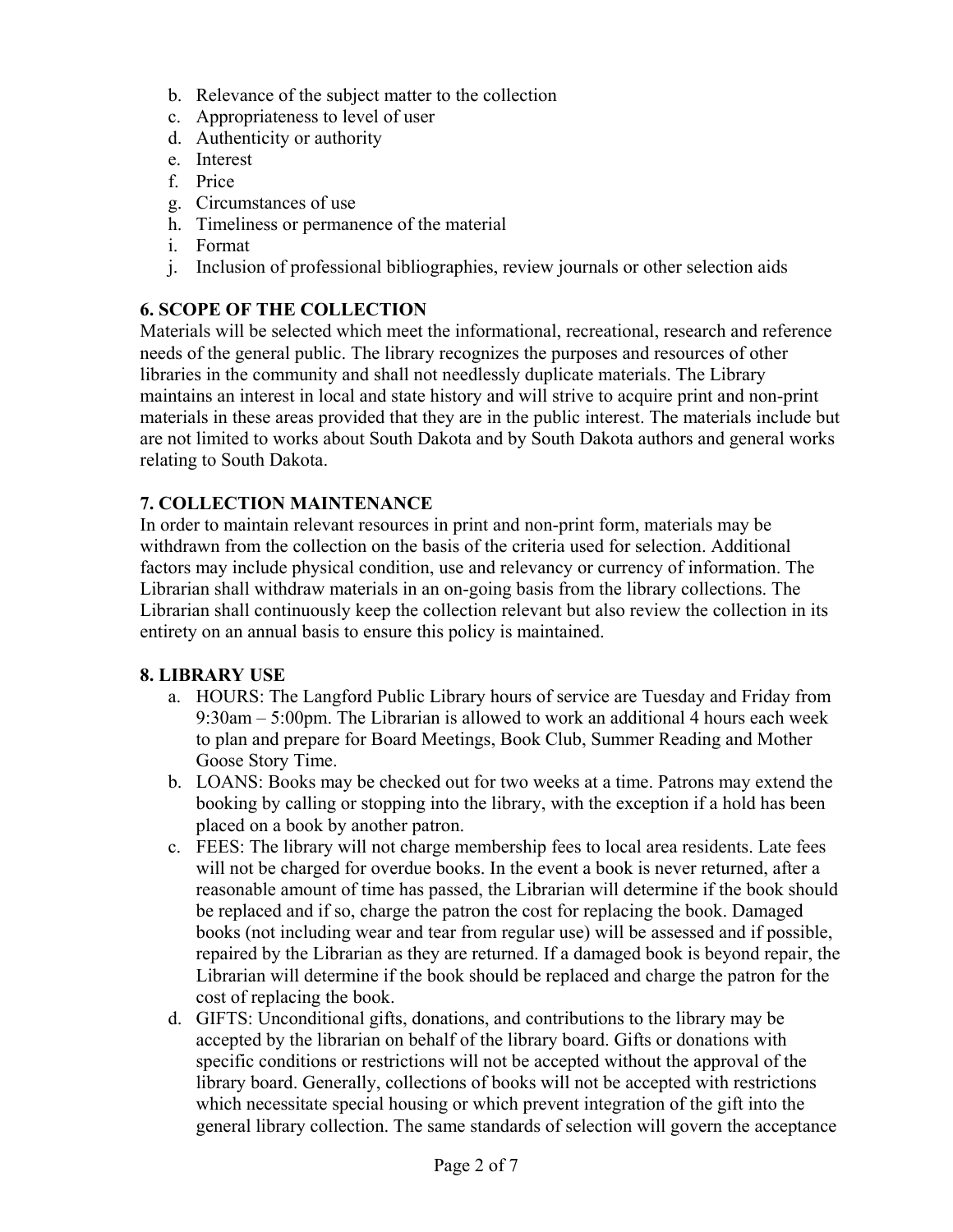of gifts as govern purchases by the library. The Librarian may dispose of gifts at their discretion and in accordance with library procedures. Adopted March 10, 2017.

- e. UNATTENDED CHILDREN: The Langford Public Library welcomes children to use its facilities and services. The library staff is committed to helping children with activities related to the library. For the protection and well-being of children who use the library, the following policy has been established: The responsibility for the care, safety, and behavior of children using the library rests with the parent/guardian or responsible caregiver. A child's attendant must directly supervise the child. It is not the responsibility of the library staff to supervise children. If a child is attending a program where adult supervision is not required, a responsible caregiver should meet the child in the library immediately after the program concludes. A responsible caregiver must be at least 13 years of age and provide their date of birth to the library staff upon request. Children 11 years and older may be in the library alone as long as they adhere to the Langford Public Library's Patron Conduct Policy. All children should know how to contact a parent/guardian in case of an emergency. In the event of an unattended or misbehaving child in the library, library staff will make reasonable attempts to contact a parent/guardian or responsible caregiver. If a parent/guardian or other responsible caregiver cannot be located or the misbehavior continues, the police will be called. Behavior of a child is deemed to be the behavior of the parent/guardian or responsible caregiver. Disruptive behavior by a child that merits suspension or removal from the library building will also merit suspension or removal of the parent/guardian and responsible caregiver.
- f. PATRON CONDUCT: The following activities are unacceptable and prohibited on the premises of the Langford Public Library:
	- a. Threatening, obscene, abusive, disruptive or insulting language or behavior
	- b. Any form of harassment of patrons or employees
	- c. Possession of illegal drugs, substances or paraphernalia
	- d. The use of tobacco products such as cigarettes or chewing tobacco, cigars or pipes
	- e. The use of alcoholic beverages
- f. Any theft, mutilation or tampering with library materials or city property Reasonable consumption of food or drink may be allowed, except in designated areas. All employees are authorized to request compliance with these rules of conduct. Failure to comply after request will result in an individual being asked to leave the premises. Failure to leave the premises will be considered to be a trespass and will result in contacting law enforcement officers. Any theft or tampering or vandalism concerning city property will be fully prosecuted by the Town of Langford.
- g. ABUSE OF LIBRARY PRIVILEGES: First offense shall result in a temporary suspension of 30 days. Repeat offenses shall be evaluated on an individual basis and results can vary from temporary to permanent suspension. All efforts will be made to ensure permanent suspension is only a last resort.
- h. OUTREACH SERVICES POLICY: Outreach services may be provided to residents within the city limits of Langford. Individuals, who are home-bound and unable to access the library on their own, may request outreach services. The loan period and the number of items to be checked out shall be agreed upon and approved by the librarian and may be updated at any time. Outreach patrons shall be responsible for any materials loaned to them. The library will pick up and return the borrowed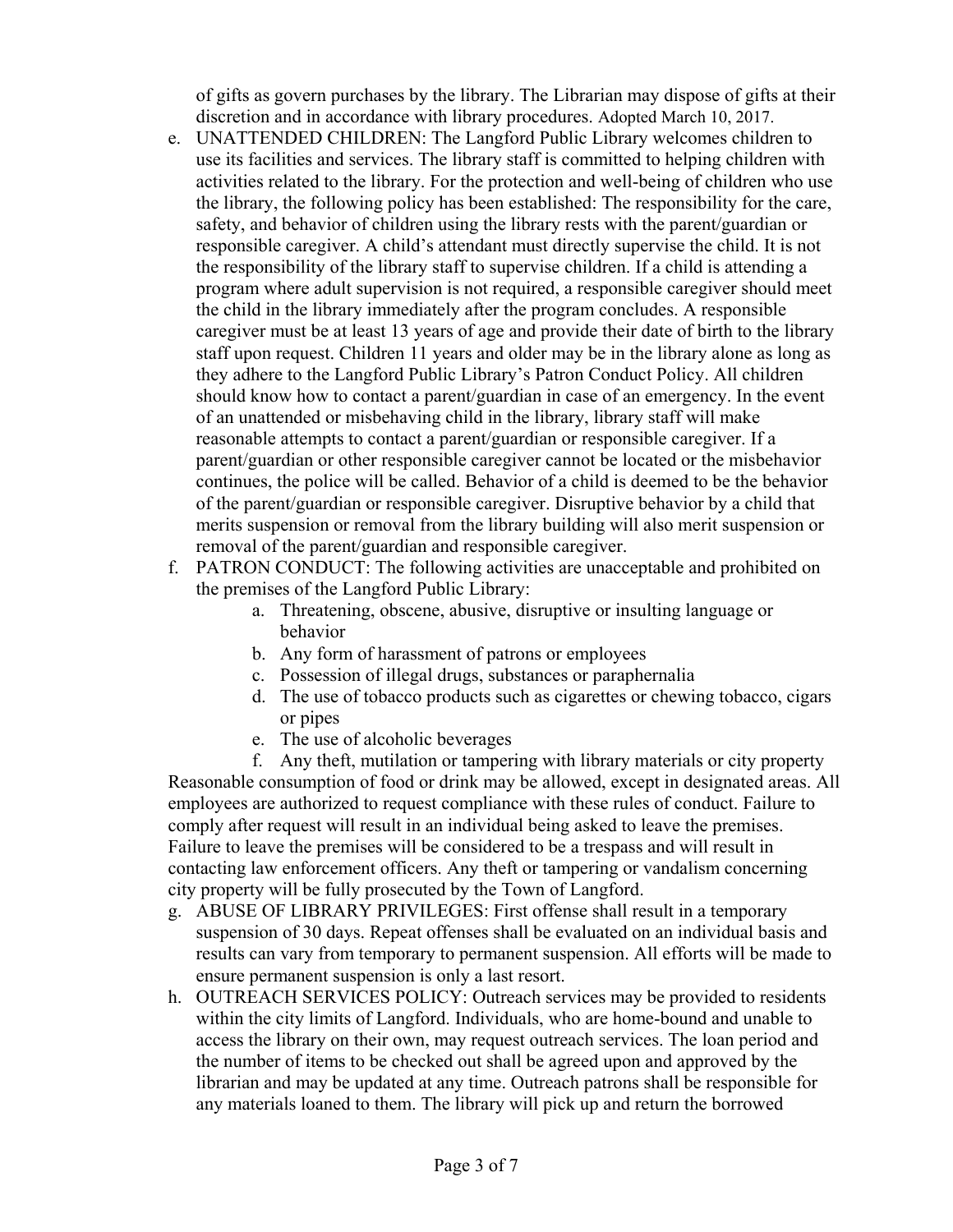material within the city limits of Langford. Delivery will be based on staff or volunteer availability. The library reserves the right to refuse to deliver materials.

## **9. STAFF**

The Langford Public Library is governed and funded by the Town of Langford and therefore staff regulations, job responsibilities and description, salary and benefits, are the same as said entity.

### **10. SAFETY POLICY**

The library will follow Safety Policies as advised by the Town of Langford. In an effort to ensure the safety of the library's patrons and staff, in the event of an emergency, safety procedures will be activated as deemed necessary by library officials. Safety procedures may be activated due to inclement weather or situations that are potentially life threatening, involve actual or potential physical danger to staff or library users, or that may cause damage to library property.

## **11. COMPUTERS AND OTHER EQUIPMENT**

The library provides free access to a public computer with WIFI and a printer. Current color copies are 25 cents each and black and white copies are 10 cents each. Children under the age of 7 must be supervised by an adult while using the computer. By using the Library's electronic resources, users release and discharge the Langford City Council from any liability that might arise including loss of data, loss of privacy or damage from viruses or malicious code.

Langford Public Library does not monitor or control the information accessible through the Internet and cannot be held responsible for content. Be aware that information, data, programs or materials that may be deemed offensive, controversial or inappropriate, are accessible.

Parents or guardians are responsible for Internet resources accessed by their children. It is not possible for Library staff to control specific information people may locate on the Internet. Just as libraries do not vouch for or endorse the viewpoints of written material in their collections, they do not do so for electronic information.

Internet users are reminded that the Library is a public space and consideration for fellow Library users, especially children, is expected. The Langford Public Library reserves the right to cancel a user's access to the Internet should obscene or illegal content be viewed. Any illegal activity, such as child pornography, will be reported to the police and appropriate action will be taken. It is the responsibility of users to determine the validity of information found on the internet. Not all resources are accurate, complete or current. When using computer resources, it is NOT ACCEPTABLE to:

- hassle, insult or offend other users
- copy copyright-protected materials without authorized access to any system
- propagate computer worms and viruses
- attempt to gain unauthorized access to any system
- send mail under the name of another
- compromise the privacy of others
- have food or drinks near the computer

## APPROPRIATE USAGE OF COMPUTER EQUIPMENT:

Computer equipment and software must be used as installed. Users are not permitted to add, delete or modify installed hardware or software. Downloading to a temporary storage area is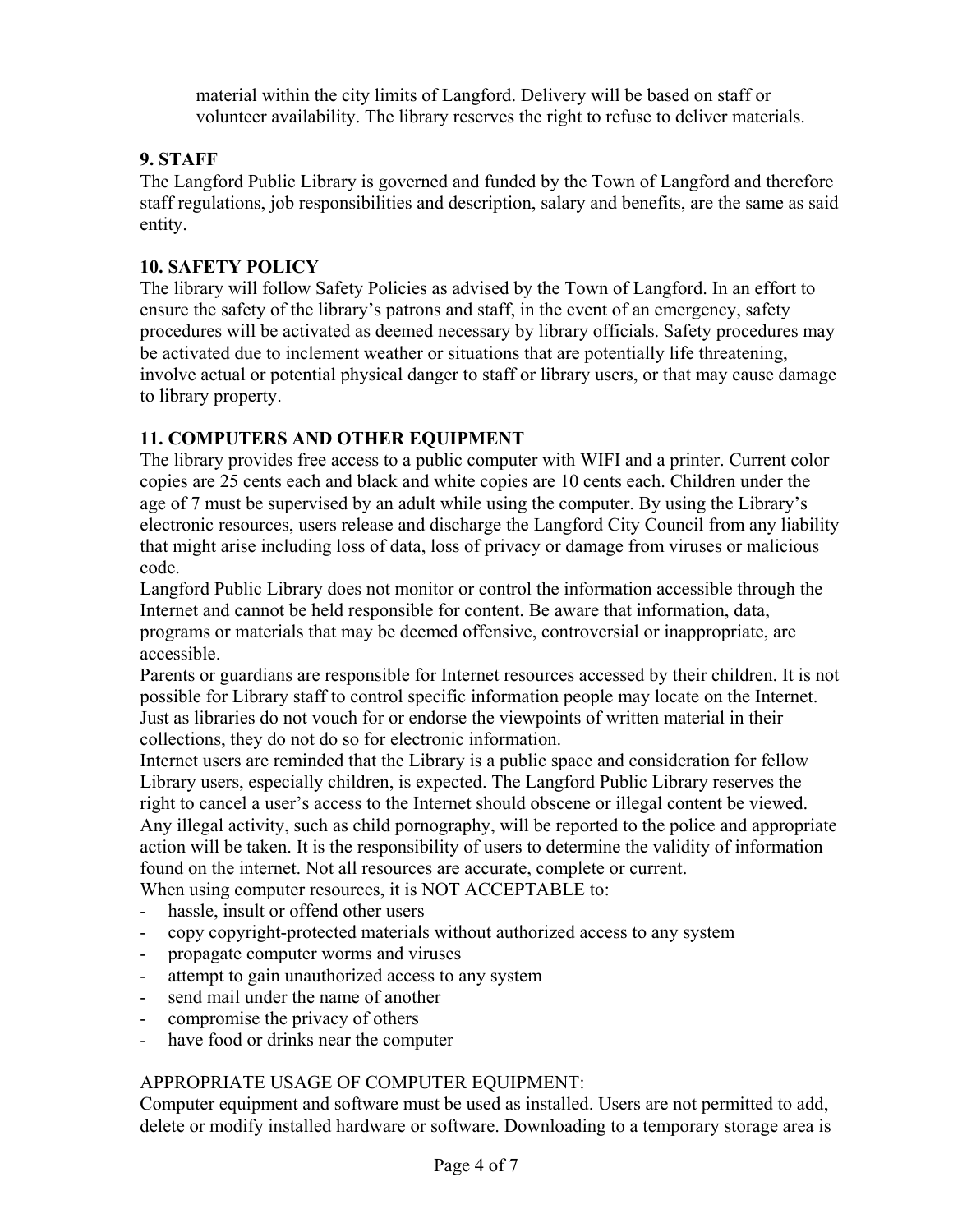possible for saving to USB device or burning to a CD-ROM. Failure to use the library workstation and resources appropriate and responsibly may result in the loss of computer and internet use privileges.

Computers have a 30-minute time limit for usage. If there is no one waiting you may use the computer for as long as you want. Please do not turn computers off when you are finished, but log out of any sites that you may have been using. Do not save your user names or passwords to the computer. Computers must be shut down by 4:55 p.m. to prepare for closing time.

### **12. INTELLECTUAL FREEDOM AND CENSORSHIP**

The Langford Public Library maintains as part of its policy the Library Bill of Rights:

I. Books and other library resources should be provided for the interest, information, and enlightenment of all people of the community the library serves. Materials should not be excluded because of the origin, background, or views of those contributing to their creation.

II. Libraries should provide materials and information presenting all points of view on current and historical issues. Materials should not be proscribed or removed because of partisan or doctrinal disapproval.

III. Libraries should challenge censorship in the fulfillment of their responsibility to provide information and enlightenment.

IV. Libraries should cooperate with all persons and groups concerned with resisting abridgment of free expression and free access to ideas.

V. A person's right to use a library should not be denied or abridged because of origin, age, background, or views.

VI. Libraries which make exhibit spaces and meeting rooms available to the public they serve should make such facilities available on an equitable basis, regardless of the beliefs or affiliations of individuals or groups requesting their use.

VII. All people, regardless of origin, age, background, or views, possess a right to privacy and confidentiality in their library use. Libraries should advocate for, educate about, and protect people's privacy, safeguarding all library use data, including personally identifiable information.

The selection of library materials in print and non-print formats is predicated on the library patrons' right to freedom from censorship. The Library views censorship as an individual matter and declares that, while an individual may restrict their access to or reject materials that they do not approve of, no individual has the right to exercise censorship to restrict or hinder the freedom of others. The selection of library materials will not be inhibited by the possibility that print or non- print materials will come into the possession of minors. The Library maintains that it is only parents or legal guardians who may restrict their children, and only their children, from access of library materials. Parents or legal guardians must advise their own children. Every citizen or library patron may recommend print or non-print materials for selection consideration. The Librarian will consider recommendations with the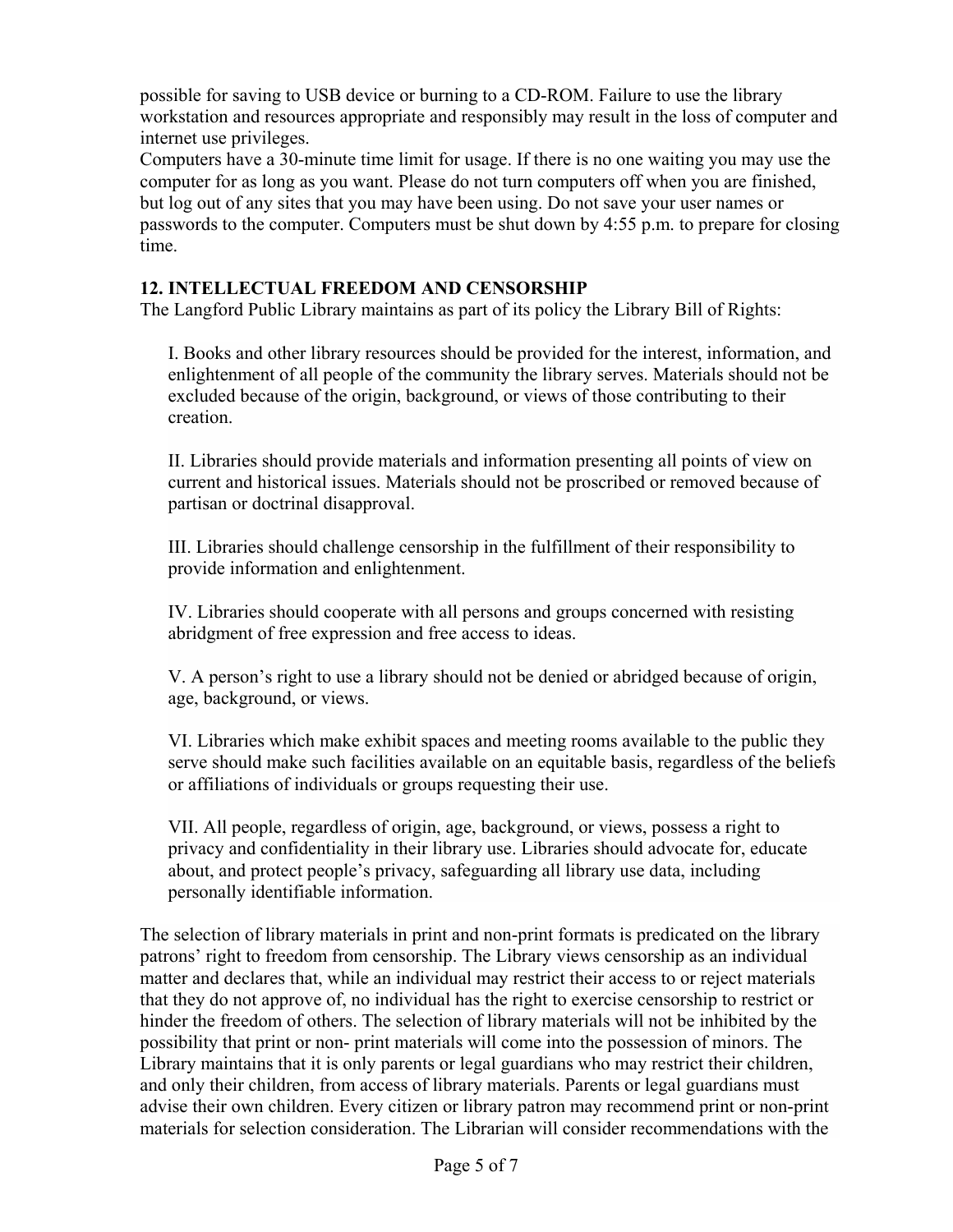standard selection criteria outlined in the preceding paragraphs. Every citizen or library patron may question the selection of library materials. Recommendation or disapproval of print or non-print materials must be presented in writing on forms provided by the Librarian. Objections should be clear and include specific information on the title or nature of the work being questioned. The following steps will be used when an individual feels that further action is necessary to address concerns about a library resource. For the duration of this process, the material in question will remain in circulation in the library collection.

1. A concerned patron who is dissatisfied with earlier informal discussions will be offered a packet of materials that includes the library's mission statement, selection policy, reconsideration form, and the Library Bill of Rights.

2. Patrons are required to complete and submit a reconsideration form to the library director.

3. The director, with appropriate professional staff, will review the reconsideration form and the material in question, to consider whether its selection follows the criteria stated in the collection policy.

4. Within 15 business days, the director will make a decision and send a letter to the concerned person who requested the reconsideration, stating the reasons for the decision.

5. If the individual is not satisfied with the decision, a written appeal may be submitted within 10 business days to the Board of Trustees.

6. If the board plans to address the appeal at their board meeting, the individual will be notified of when and where the meeting will be held.

7. The Board of Trustees reserves the right to limit the length of public comments.

8. The decision of the board is final.

## **13. THE FREEDOM TO READ STATEMENT**

The freedom to read is guaranteed by the Constitution. Those with faith in free people will stand firm on these constitutional guarantees of essential rights and will exercise the responsibilities that accompany these rights. We therefore affirm these propositions:

- a. It is in the public interest for publishers and librarians to make available the widest diversity of views and expressions, including those that are unorthodox, unpopular, or considered dangerous by the majority.
- b. Publishers, librarians, and booksellers do not need to endorse every idea or presentation they make available. It would conflict with the public interest for them to establish their own political, moral, or aesthetic views as a standard for determining what should be published or circulated.
- c. It is contrary to the public interest for publishers or librarians to bar access to writings on the basis of the personal history or political affiliations of the author.
- d. There is no place in our society for efforts to coerce the taste of others, to confine adults to the reading matter deemed suitable for adolescents, or to inhibit the efforts of writers to achieve artistic expression.
- e. It is not in the public interest to force a reader to accept the prejudgment of a label characterizing any expression or its author as subversive or dangerous.
- f. It is the responsibility of publishers and librarians, as guardians of the people's freedom to read, to contest encroachments upon that freedom by individuals or groups seeking to impose their own standards or tastes upon the community at large; and by the government whenever it seeks to reduce or deny public access to public information.